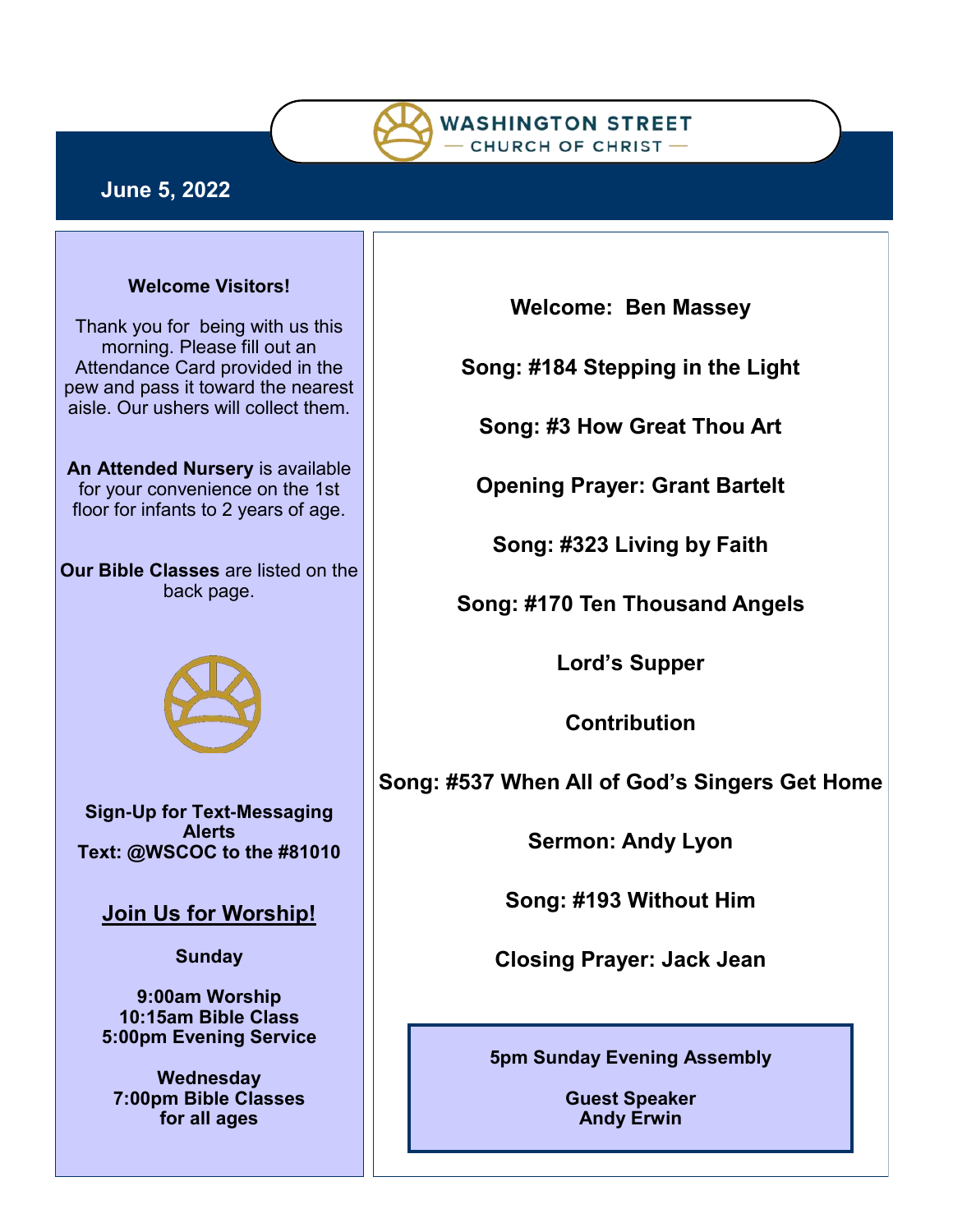#### **What's happening today...**

**Vacation Bible School Meeting Today** - There will be a vacation Bible school meeting today immediately following Sunday morning Bible class. Terry Smith is in need of more volunteers to help with Vacation Bible School this summer. If this is something you are interested in, please make plans to attend the meeting.

**Handsfree Workcamp** - Today at 3:00, the youth group will be leaving for Handsfree Workcamp. Students will need a medical release form completed before leaving.

**Sunday Evening Fellowship–** There will be an ice cream/dessert fellowship following the 5pm service. Please bring your favorite ice cream or dessert.

## **What's happening this week...**

**Summer "Stock Up" for Clothe Our Kids-** We will be collecting NEW socks and underwear for Clothe Our Kids. A collection box will be in the fellowship hall and the collection will end June 19th. Please see Tammy Mullins if you have any questions.

## **What's happening next week?**

**Next week's speaker -** James Mosley

|          |                                      |    | <b>June Birthdays &amp; Anniversaries</b> |    |                               |
|----------|--------------------------------------|----|-------------------------------------------|----|-------------------------------|
| 1        | <b>Robert DeJarnatt</b>              | 20 | Charlene Richardson                       | 18 | Dewayne and Myla Bryant       |
| 3        | Jeremy Ezell                         | 22 | <b>Tammy Mullins</b>                      | 20 | <b>Bubba and Nancy West</b>   |
| 3        | Riley O'Neal                         | 23 | Jessica Buckley                           | 21 | Jason and Amanda Brown        |
| 3        | June Smith                           | 23 | <b>Ben Williams</b>                       | 23 | Jimmy and Donna Cox           |
| 4        | <b>Bradley Shelton</b>               | 24 | Eric Yatsko                               | 29 | <b>Ricky and June Simmons</b> |
| 8        | Jason Brown                          | 27 | <b>Elizabeth Barnes</b>                   | 30 | Jimmy and Marie Mullins       |
| 8        | Victoria Lyon                        |    | <b>Anniversaries</b>                      |    |                               |
| 10       | <b>Emily Smith</b>                   | 4  | Nicky and Chelsea Sells                   |    |                               |
| 12<br>15 | <b>Farris Beasley</b><br>Paula White | 7  | Joe III and Pam Cummins                   |    |                               |
|          | Crutcher Ezell                       | 8  | Farris and Elma Beasley                   |    |                               |
| 18       |                                      | 8  | Tim and Shirley Childers                  |    |                               |
| 19       | <b>Rickey Shelton</b>                | 10 | Devin and Laurie Lowrance                 |    |                               |
| 20       | <b>Troy Bates</b>                    | 13 | Jack Jr. and Sarah Raby                   |    |                               |
| 20       | Rob Byrd                             | 17 | <b>Bill and Resa Beasley</b>              |    |                               |

## **Upcoming Events...**

**Work Camp -** Today through June 10th. **Sr. Impact -** June 20th through June 25th.

**VBS Workday -** Saturday, June 11th. **Honduras Mission -** July 7th through July 14th. **VBS -** June 12th through June 15th. **Church Camp -** July 15th through July 20th. **Jr. Impact -** June 17th through June 20th. **End of Summer Bash–** Saturday, July 30th.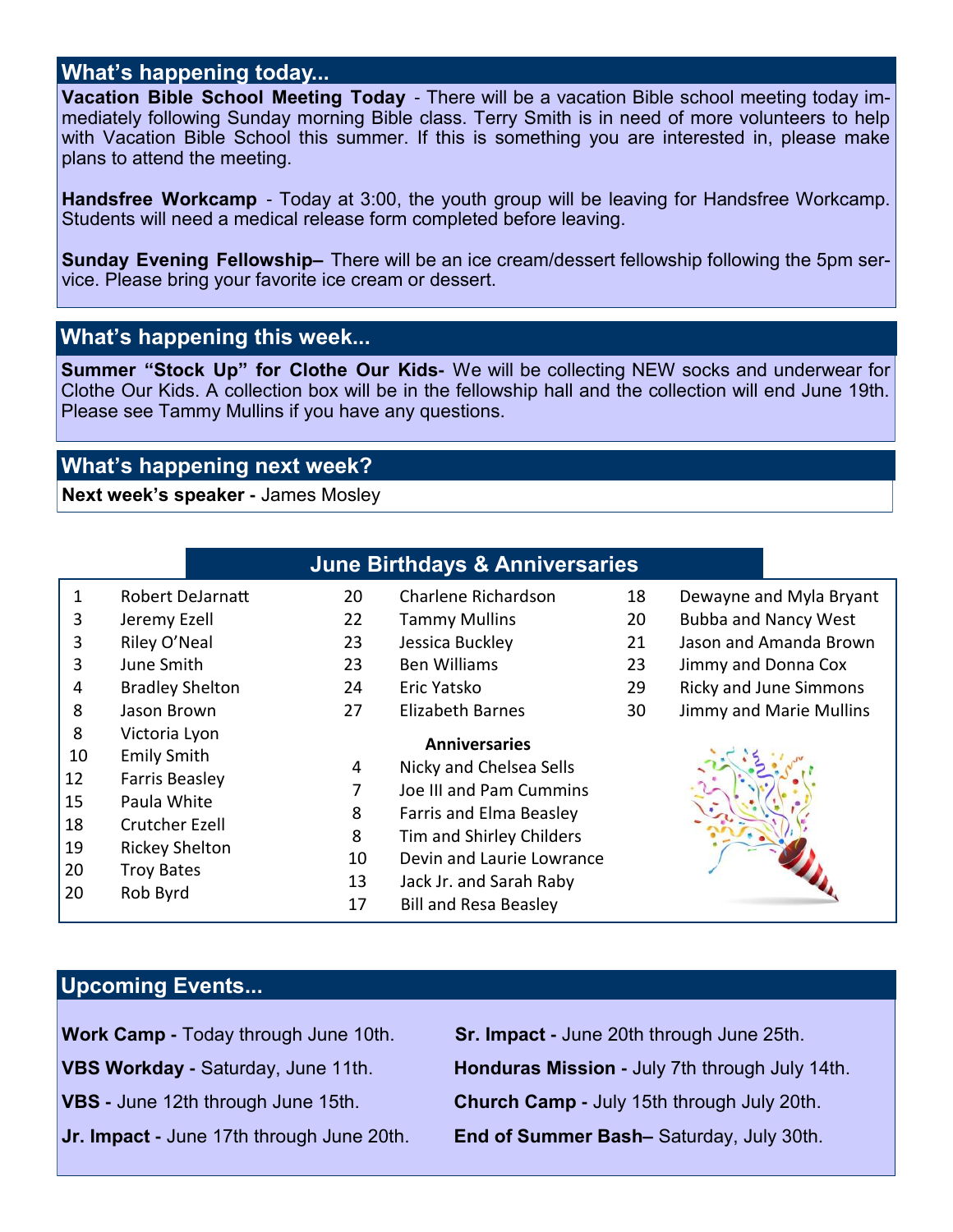## **Prayer Request...**

Trevor Locke, 17 year old Grandson of Sue Morris had brain surgery at Vanderbilt Children's Hospital on Thursday May 26th.

Mike McAllister, a colleague of Mark Clark's, has been transferred to Redstone Village hospice.

### **We express our sympathy...**

We express our sympathy to the family of Ray Winton, father of Marcheta Darnell. Funeral services were held on Saturday at Layne Funeral Home in Altamont, TN.

### **Camp Counselors Needed**

Keith Kilpatrick is looking for more Church Camp counselors. Church camp will be at Camp Ney-a-Ti on July 15th-20th. If you are interested in helping the whole or part of that week, please contact Keith Kilpatrick.

> *Create in me a pure heart, O God, and renew a steadfast spirit within me. Psalms 51-10*

#### **Those to Serve for the month of June**

#### **Serving Communion**

\*Don Vess **Rob Byrd Rob Adam Smith** 

**Bobby Clark** 

\*\*Jason Brown David Darnell Daniel Sapach

**\*To offer thanks for bread and cup. \*\*To offer thanks for the opportunity to give.**

**Worship Coordinator** Perry Gates

**Counting Contribution** Jason Brown, Perry Gates

**Door Greeters** Dan and Hope DeJarnatt

**Unlocking Building** Perry Gates

**Ushers** David Richardson, Knox Smith, Abram Smith

> **Locking Building** Mark Clark

**Communion Preparation** Curtis and Faye Brown

**Elder "On Call"** J.B. Cox - 931-993-8484

#### **Nursery Workers for June**

June 5: Lisa Yatsko, Kim Jean June 12: Laura Clark, Susan Hampton June 19: Abby Grace Mashburn. Monica Mashburn June 26: Mary Rozar, Taylor Butcher

**For the Record Sunday, May 29, 2022**

| 9:00AM             | 194 |
|--------------------|-----|
| <b>Bible Study</b> | 152 |
| <b>PM Worship</b>  | NC. |

Please help us keep the prayer list updated. If you would like to add someone call 433-2391

CONTINUE IN PRAYER...

Anne Beddingfield

Rickie Bell, pancreatic cancer

Villa Bradford

Hannah Brewer, breast cancer

Kay Brewer

Ernestine Cook

Jean Crowder

Bill Davis

MaDonna Eldridge

Joan Hagan

Shantel Hunter

Billie Logan

Keri Logan

Daryl Mills

Jimmy Mullins

Charlotte Northrup

Martha Parkes

Staci Peterson, cancer

Betty Pigg

Patrick Thompson

Sarah Rhoden

John Walsh, cancer

Jean Ward

Ida Florence West

**Elder "On Call" for June:**

**J.B. Cox 931-993-8484**